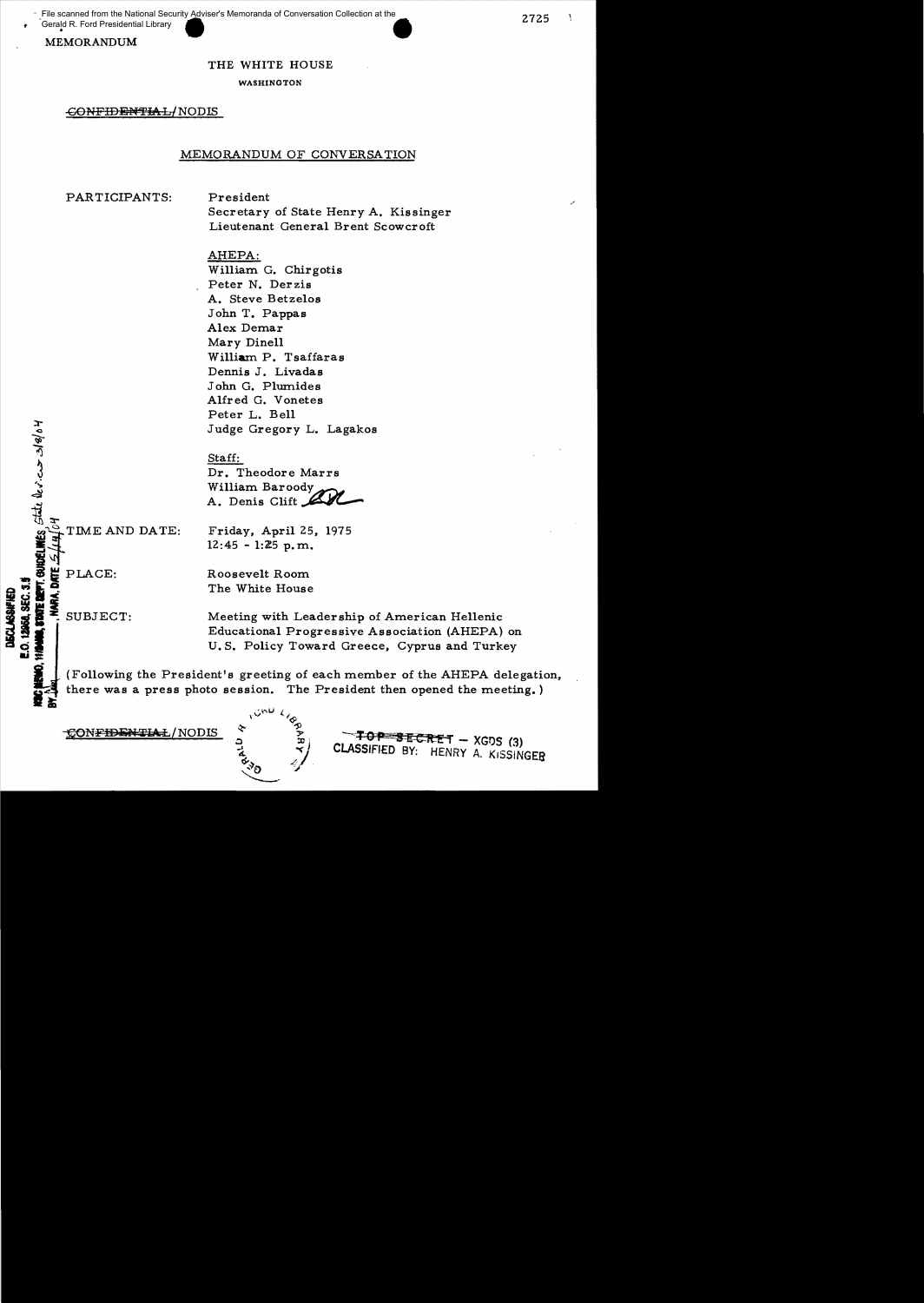President: I am sorry we couldn't be in the Cabinet Room. We are holding a meeting there on the subject of railroad help and assistance. It's rather interesting.

First, I want to express my appreciation to all of you for being here. I fortunately had a very long period of time when in the Congress to have many contacts with AHEPA. Some of my contacts go back even further --Alex Demar and Bill Strugis -- between them I earned my first dollar. I have a strong feeling for Americans of Greek heritage.

When I was Vice President, I recall receiving a call from the Secretary of State on the problems in Cyprus. The Secretary filled me in on the steps then being taken by the previous Greek government in trying to change. or upset, the arrangements then existing in Cyprus. Since becoming President, I have spent a good deal of time working with the Secretary, with the Congress. trying to find ways to get an answer to the Cyprus problem, to get negotiations going. negotiations bringing about the desired results. The Secretary has had several meetings with the foreign ministers of Greece and Turkey trying to arrange for negotiations. trying to get steps started toward a settlement. My friends on Capitol Hill then tried their initiative. I understand what the Congress wants to do. However, frankly, in my judgment the various actions by the Congress have been counter -productive. I have talked about this with Congressmen Brademas, Sarbanes and Rosenthal.

I think that if we are to have a solution we have to be given flexibility. I know this does not coincide with the attitude of AHEPA and your actions over the last six months. But what progress has the position that has been taken by you produced? There has been no solution on Cyprus. The Turks are more difficult and not more cooperative. I am sure you know that we have some very important and very sensitive bases in Turkey. Bases, important not only for the United States, but also for the NA TO Alliance.

Turning to Greece, I couldn't have been more overj oyed by last year's Greek elections and the support of Caramanlis. But, in four by-elections last week the Greek government lost all four. This does not bode well for Greece. I was also not encouraged to see two recent incidents: What is this gal's name -- Mercouri. leading two thousand demonstrators through the streets of Nicosia; and further to read of demonstrations outside the U. S. Embassy in Athens last week.

The Secretary is confident that if there had been the necessary flexibility four to five months ago it would have been possible to get the parties together and to have avoided the difficulties we have experienced and now face.

# -GONFIDENTIAL/NODIS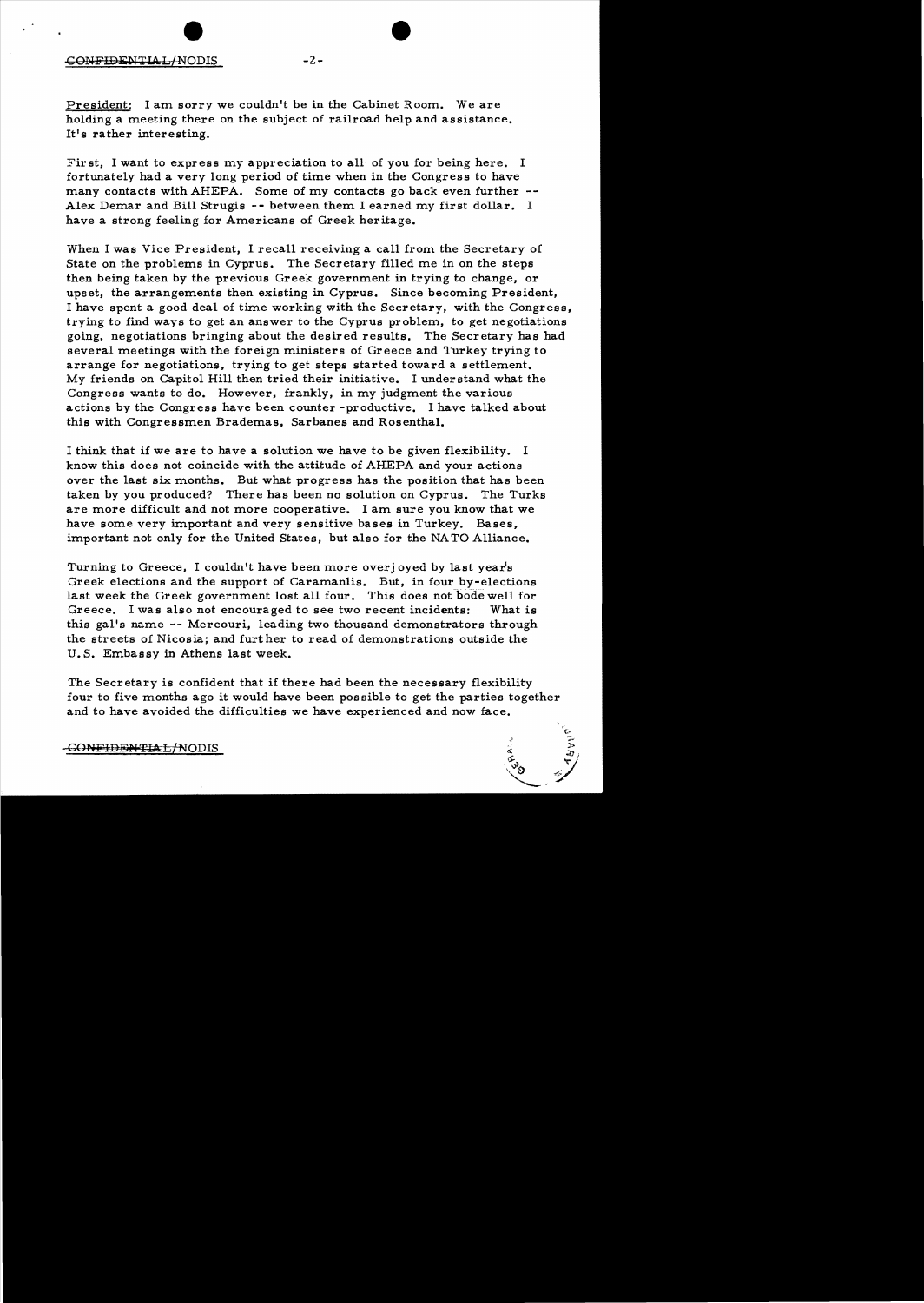#### -CONFIDBiWTIAL/NODIS -3

The situation is not irretrievable, but unless we do something it will get worse and worse. Speaking for myself, any failure in this negotiation will inevitably lead to a Papandreau government in Greece. I think that the Caramanlis government is a good government, and I don't want to see it undercut.

On other issues, the Aegean, oil rights; these can be resolved but we have to get the people together. I have been frank and I have been blunt, but I have to speak st rongly in front of people I admire. We want a strong Greece and Turkey. With all the other problems we have, particularly those in the Mediterranean area, we cannot afford to have the Alliance damaged. Well, with those remarks, I would now like to hear from you, or perhaps from the Secretary.

Secretary Kissinger: As the President has pointed out, the negotiations which started in January in our judgment would have made much more rapid progress if it were not for the legislation. Even so, even with other issues such as the Aegean and oil, I think we can get the negotiations started. The problem is to see if we can use the NA TO summit to get movement. Before this I will be at the CENTO meeting; the Assistant Secretary of State is presently having talks in Turkey and Athens. We are trying to get impetus for the talks resuming in Vienna, and I'll be meeting with Secretary General Waldheim on this later today.

We need flexibility to proceed. The present stalemate in our judgment, will not cause those occupying territory to leave that territory. They will only further stabilize their position. I'm a strong supporter for what the President has said. We will use our good offices even though our most effective card has already been played, namely the cut-off of aid to Turkey.

Dr. Chirgotis: Mr. President, first may I extend our sincere thanks for this opportunity to meet with you. We are concerned Americans, and this subject is of very great importance to us. Mr. Plumides and Mr. Bell are our spokesmen and I would like to ask them to speak now.

Mr. Plumides: Mr. President, we are very concerned. I am from North Carolina. I am of different political party -- a Democrat, and we hold democratic ideals very dear.

Mr. Secretary, we have sat across the table from you before. The only thing that has bothered us is that the Secretary has assured us that something would be done in Cyprus. We are doing the right thing in trying to get the refugee problem solved, but we don't see what the U.S. Government is doing.

#### GONFIDENTIAL/ NODIS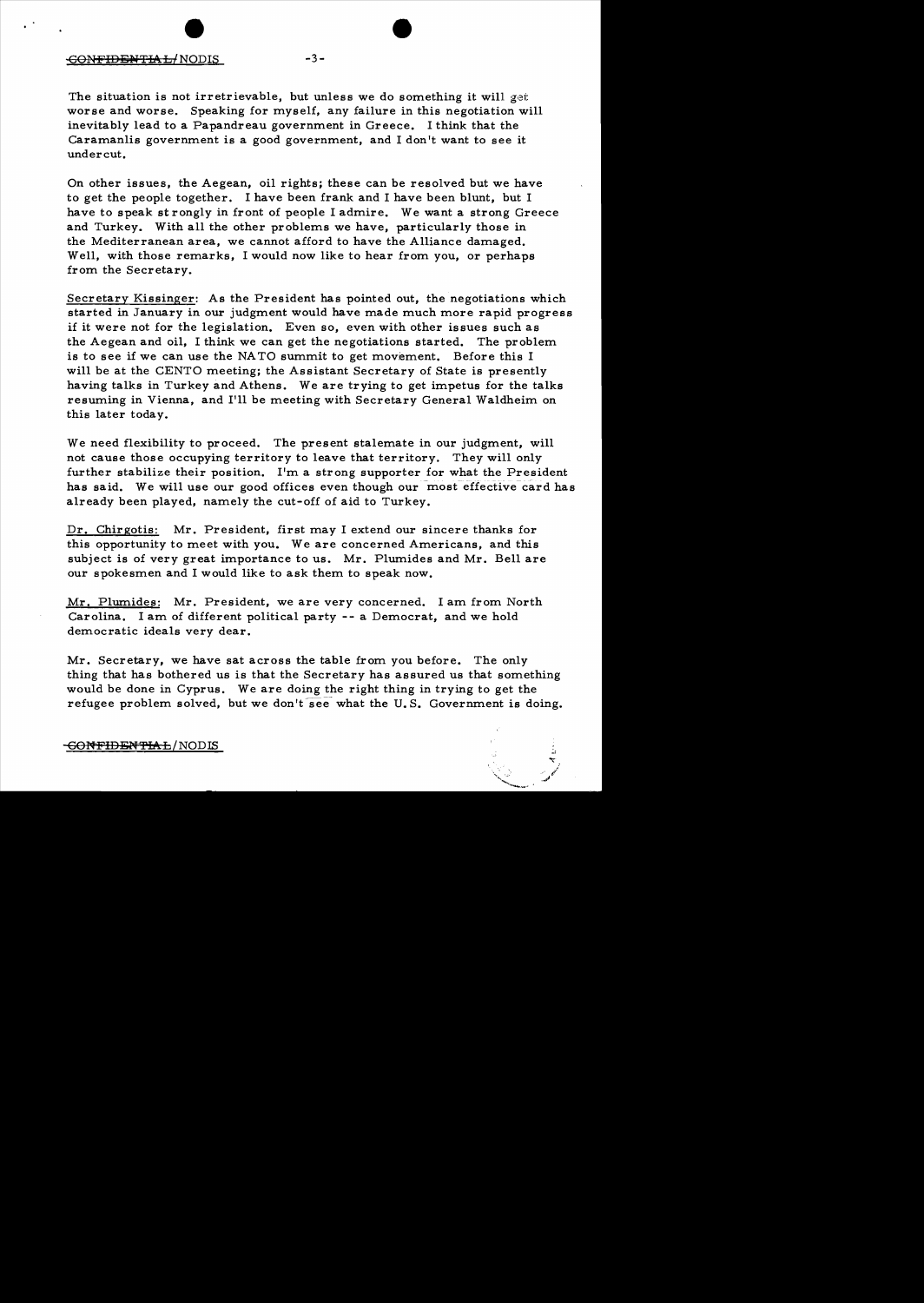#### -60PH'IDEN'l'IAL/NODIS **-4**

We went to Cyprus last summer, thanks to the assistance of the Secretary. We visited the refugee camps, and we even made a film. It's a film which we have shown all over the United States. Have you seen it?

Mr. President, when you speak I know you have acce ss to a lot more information than we do. But why has something not been done for these people? We too get information, but we have seen no indication that our government has acted to alleviate the situation, to get the Turks out of Famagusta. At the same time, we have visited Greece and the Greek government has told us of the efforts the Secretary has made.

Just today we have heard information to the effect that the Turks are increasing their forces. We hear rumors which we can't prove that the Secretary has already agreed to the permanent division of Cyprus.

Secretary Kissinger: We have never agreed to anything that we have not discussed with the Greeks.

Mr. Plumides: Mr. President, we feel that Greece is more important than Turkey, but you never speak about Greece.

President: I have spoke affirmatively about the new Greek government.

Mr. Plumides: Yes, but we feel that in your Administration Turkey is the star of U. S. foreign policy. We believe that the Turks have as they have always had an expansionist foreign policy. We as Greek-Americans cannot tolerate this.

We want to help. The Senate and the House have understood our position and that is why they have taken the. position that the Turks have to give in. But we haven't heard anything from your office, not one good word.

President: The thing that worries;me is that if we don't take action, if we don't do something the situation will get progressively worse. I am personally convinced that the prohibition on aid has hamstrung the negotiations. From the information available to me, you simply are not going to get an interim agreement as a result of the actions you are taking. You must work on a total agreement. The Congress has made a very serious mistake, and the situation won't get better. The Congress cannot take Turkish forces off Cyprus. The Greeks can't. United States cannot consider unilateral action. We have to negotiate...  $\epsilon$ O $^{E,D}$   $_{\rm C}$  .

 $\mathfrak{S}^{\alpha}$  , or  $\mathfrak{S}^{\alpha}_{\alpha\beta}$ , {) ::~,.

 $\frac{1}{N}\,$ 

GONFIDENTIAL/NODIS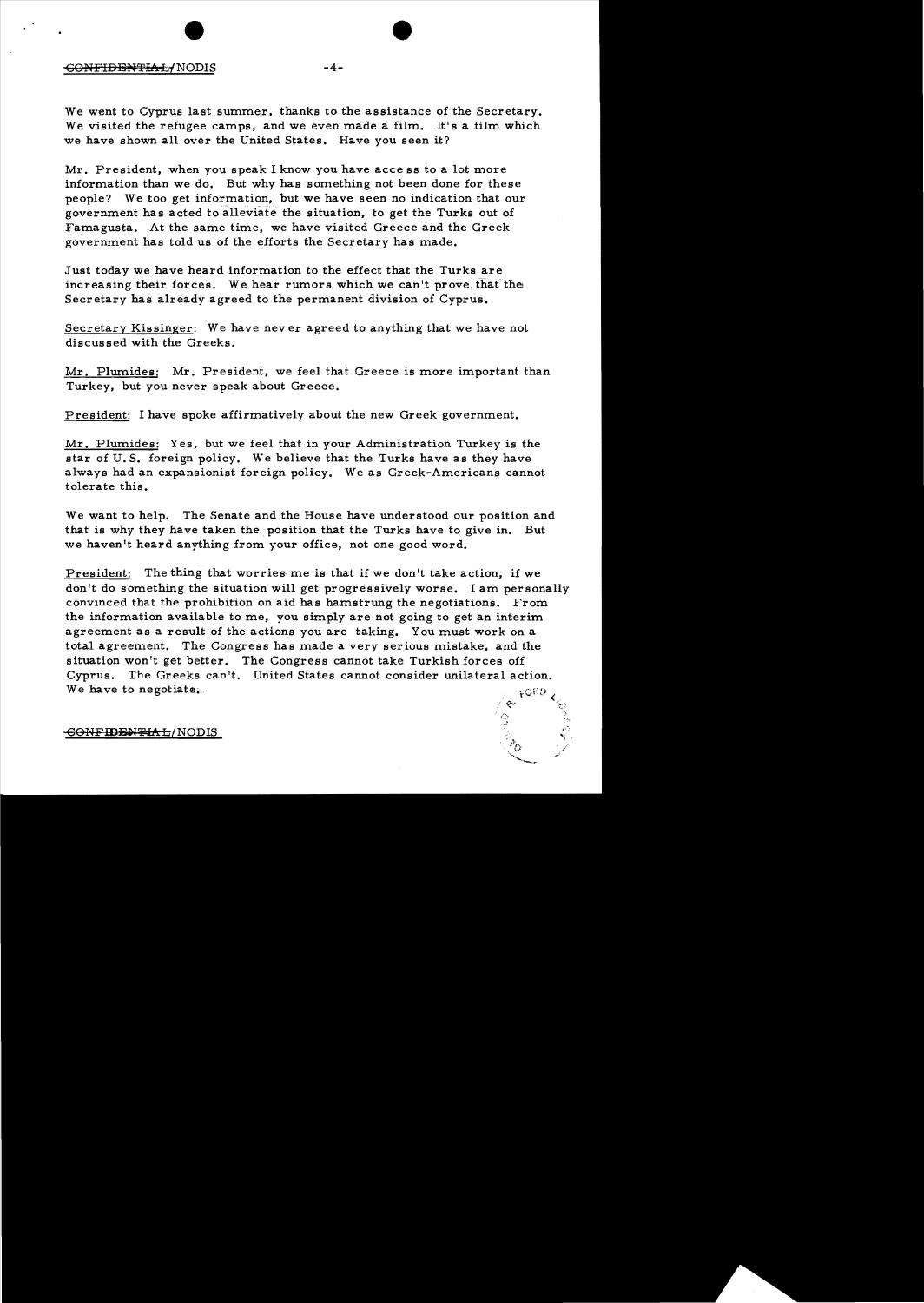# CONFIDENTIAL/NODIS

Mr. Plumides: Do you feel this legislation ties the hands of the diplomats ...?

 $-5-$ 

Mr. Bell: Mr. President, assuming the American aid to Turkey is taken off the table as an issue, name one item which the Greek side will have left as a negotiating position?

President: I would like Secretary Kissinger to answer that.

Secretary Kissinger: When I met with AHEPA in October, I said I might have more positive news. At that time there were growing indications that the Turks were putting together a package of unilateral concessions. What has happened since: the legislation in our Congress; the fall of the Turkish government; Greek elections; and indication of Greek willingness to work on a settlement; but before negotiations get underway, the aid cut-off.

Now, without the cut-off it is my opinion that the Greek and Turkish foreign ministers will be able to get together to negotiate a solution to the Cyprus crisis. We have not asked the Greeks for a single concession.

Mr. Bell: You have not answered my question. Assuming you take US aid to Turkey away from us as a negotiating lever, what do you have left to offer the Turks? Our reaction will depend on your answer.

Secretary Kissinger: Up until now, the cut-off has given the Turks an alibi.

Mr. Bell: The Turks need no alibi. This is plain from their history, and we know their history.

President: As a practical matter you have to take the legislation off the books before it will be possible to move forward.

Mr. Bell: That is a political judgment.

President: Yes, but right now the situation is getting worse and worse. The prospects for further deterioration are growing.

Mr. Bell: Why are we asked to take the Turks on good faith?

President: There is evidence of willingness on the part of the Turkish government to resolve the problem. The Turks of course would have to give the details of this.

> <".:} ',  $\tilde{}$

-GO<del>NFIDENTIAL/</del>NODIS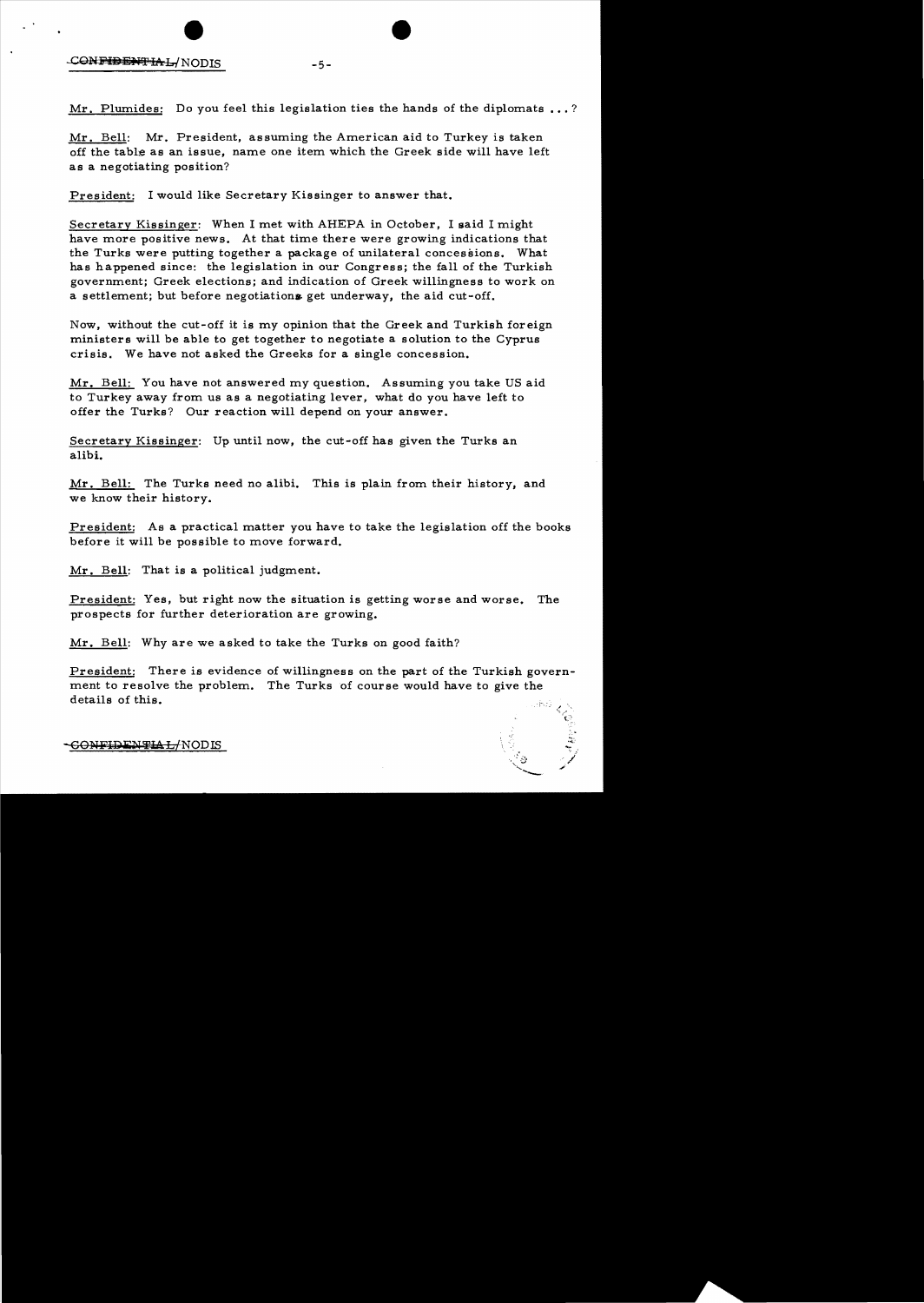Mr. Bell: Demirel did not speak that way.

Secretary Kissinger: The Turkish domestic situation is complicated. Demirel has the same right wing elements in his government which brought Ecevit down. We need substantial private progress toward a settlement. first, before we can accept changes in public statements.

 $-6-$ 

Mr. Plumides: Have you read General Van Fleet's statement (he hands a copy to Secretary Kissinger and then to the President).

President: (Having scanned the statement) As I said at the outset of this meeting I recall very vividly last July. The Secretary called me to report the action being taken by the Greek government reinforcing the National Guard set up on Cyprus. That was tragic, the kickoff for all of this. It shocked me. Ever since then, we have been trying to find an answer.

I will be going to NATO in the latter part of May. While in Brussels I hope to see Caramanlis and Demirel, and the Secretary will be seeing the two foreign ministers before then. If I go with one hand tied, I can't be optimistic on headway,

Mr. Plumides: You are asking for some period for you to work?

President: Yes, without a date certain for aid cut-off.

Mr. Plumides: If we return to that state, we may reach a stage where the Congress will say the President hasn't done anything. Then can we compromise and resort to the aid cut-off? I also want to know if aid is resumed would there be a period during which something is done to benefit refugees and to reduce the danger of invasion by Turkey?

President: Our position is to remove the cut-off. I'll make monthly progress reports. Without the cut-off on the statute books and reporting to the Congress, if after a reasonable period of time there is no progress, then something new will have to be done.

Mr. Bell: We have already tried postponement.

President: Yes, but with a determined date.

Secretary Kissinger: Six weeks at a time. Every time a concession was proposed by either side it was done in relation to the cut-off and its effect on the cut- off.

# -<del>CONFIDENTIAL/</del>NODIS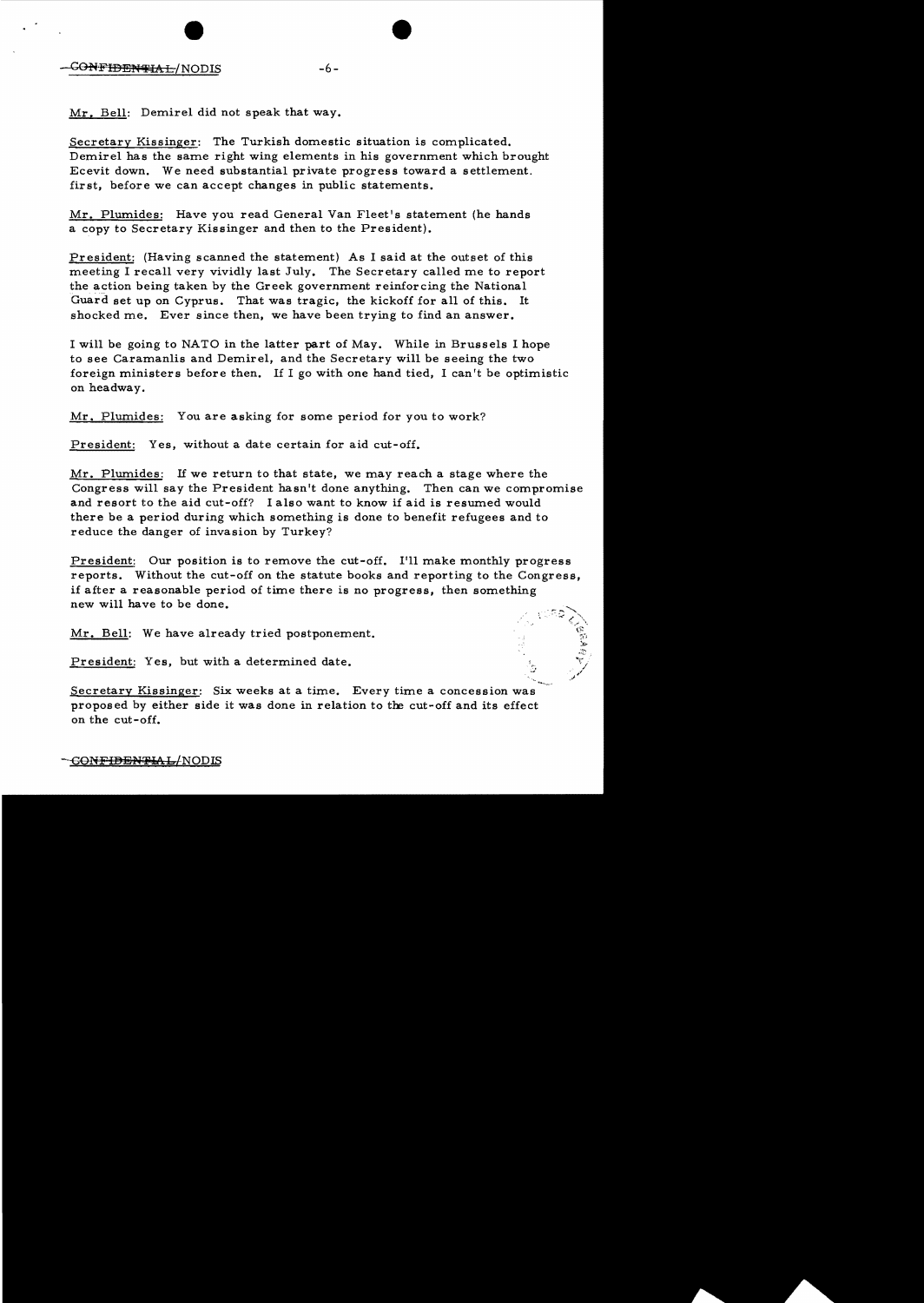## CONFIDENTIAL/NODIS -7-

Mr. Bell: Once the prohibition on aid is removed by the Congress we will have to admit defeat. If the Turks make a concession we will never be able to reinstate the cut-off.

President: In my judgment, the attempt by the Congress, while wellintentioned, has produced the wrong results, the opposite results, and the situation has deteriorated. Why not try something different.

Mr. Bell: We feel we did try.

President: Yes, but never with ample time. The Greek government changed, there was the period when we had no Turkish government, political difficulties in both Greece and Turkey.

Mr. Bell: The situation will continue that way in Turkey and deliberately. so.

Secretary Kissinger: I have to leave for my meeting with Waldheim, please excuse me.

President: Please go ahead; we'll continue.

Mr. Plumides: Can we meet with you sometime during the next ten days?

Secretary Kissinger: Yes, get in touch with Eagleburger or Bremer.

Mr. Plumides: (To the President) There is one other thing we wish to discuss with you, Your Honor. (laughter) You'll have to excuse me; I'm presently in a murder trial. We will take what you have said into serious consideration. At the same time we feel that you as President should give encouragement in some public announcement to the Cypriots -- something encouraging to Cypriots and to Greek-Americans. You should say that you are interested in this and that you want to see a just solution. This is important to us. The democratic principle is involved. We have seen it lost in Cambodia; we are about to lose it in Vietnam. To lose it in Greece would be tragic.

President: To lose it in the Mediterranean would be tragic. We have serious problems in the whole southern tier of the Mediterranean -- Portugal, Spain, the entire area involves a potentially volatile situation. We cannot tolerate the current situation continuing between Greece and Turkey. It involves our national security.



<del>CONFIDENTIAL/</del>NODIS